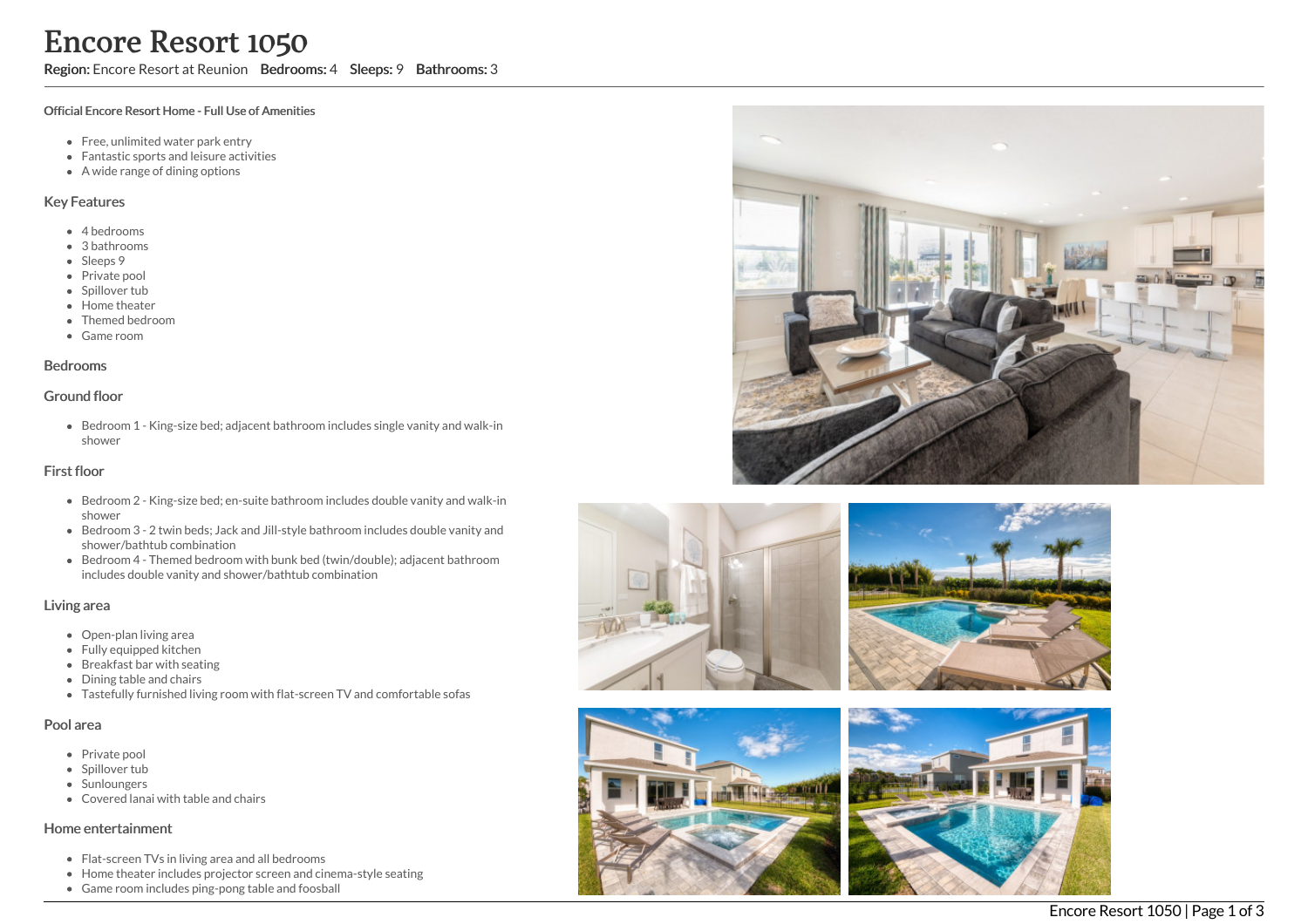## General

- Air conditioning throughout
- Complimentary wifi
- Bedding and towels included
- Private parking

# Laundry room

- Washer and dryer
- Iron and ironing board

# Children's equipment available for hire

- Crib
- Stroller
- $\bullet$  High chair
- Pack and play

# Places of interest

- Golf courses 4 miles
- Supermarket 2 miles
- $\bullet$  Shopping mall 4 miles
- Disney World 7 miles
- Seaworld 14 miles
- Universal Studios 20 miles
- Legoland 30 miles
- Airport 26 miles
- Beaches 75 miles